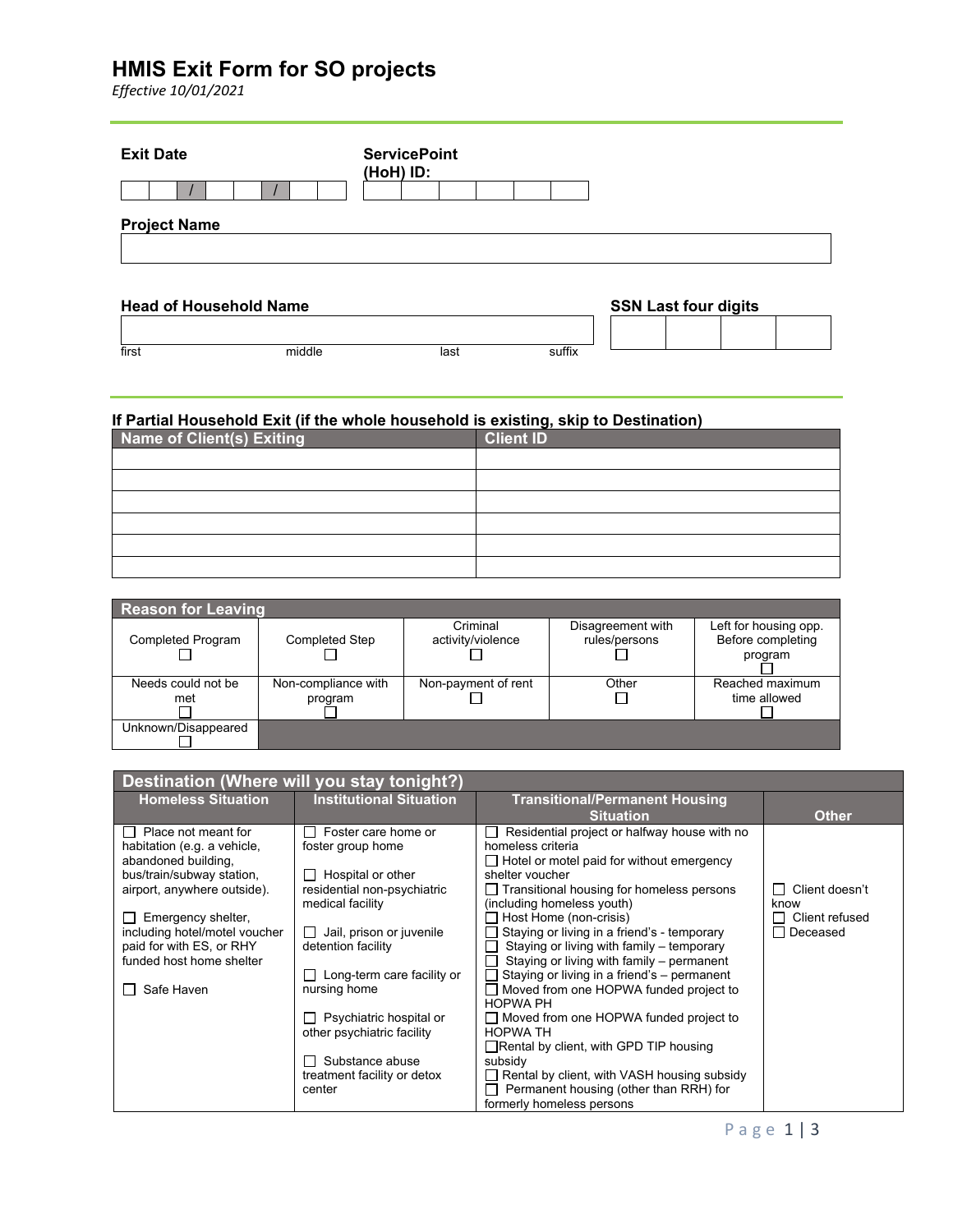# **HMIS Exit Form for SO projects**

*Effective 10/01/2021*

| $\Box$ Rental by client, with RRH or equivalent      |  |
|------------------------------------------------------|--|
| subsidy                                              |  |
| $\Box$ Rental by client, with HCV voucher (tenant or |  |
| project based)                                       |  |
| $\Box$ Rental by client in a public housing unit     |  |
| $\Box$ Rental by client, no ongoing housing subsidy  |  |
| $\Box$ Rental by client with other ongoing housing   |  |
| subsidy                                              |  |
| $\Box$ Owned by client, with ongoing housing         |  |
| subsidy                                              |  |
| $\Box$ Owned by client, no ongoing housing           |  |
| subsidy                                              |  |

| Any Adult in the Household currently receiving income?<br><b>No</b><br>Yes (identify below) |               |                     |                                                                      |               |                     |
|---------------------------------------------------------------------------------------------|---------------|---------------------|----------------------------------------------------------------------|---------------|---------------------|
| <b>Source</b>                                                                               | <b>Amount</b> | <b>Recipient(s)</b> | <b>Source</b>                                                        | <b>Amount</b> | <b>Recipient(s)</b> |
| $\Box$ Alimony or other spousal support                                                     | \$            |                     | □ Social Security<br>Income (SSI)                                    | S             |                     |
| □ Cash assistance/TANF                                                                      | \$            |                     | □ Social Sec Disability<br>Income (SSDI)                             | \$            |                     |
| $\Box$ Child Support                                                                        | \$            |                     | Unemployment                                                         | \$.           |                     |
| Earned Income                                                                               |               |                     | ヿVA Service<br><b>Connected Disability</b>                           |               |                     |
| $\Box$ Pension from a former job                                                            | \$            |                     | Veteran's Pension                                                    | \$            |                     |
| Retirement from Social Security                                                             | \$            |                     | ⊟ Worker's<br>Compensation                                           |               |                     |
| <b>Private Disability Insurance</b>                                                         | \$            |                     | <b>General Assistance</b>                                            |               |                     |
| □ Other Sources?<br>Source                                                                  | \$            |                     | $\Box$ Other Sources?<br>Source                                      |               |                     |
| <b>Total Monthly Income</b><br>(record separately for each adult)                           |               |                     | <b>Total Monthly Income</b><br>(record separately for<br>each adult) | \$            |                     |

| Yes<br>Any adult in the Household currently receiving Non-Cash Benefits?<br><b>No</b> |                     |                 |                     |  |  |
|---------------------------------------------------------------------------------------|---------------------|-----------------|---------------------|--|--|
| <b>Source</b>                                                                         | <b>Recipient(s)</b> | <b>Source</b>   | <b>Recipient(s)</b> |  |  |
| □ Supplemental Nutrition Assistance<br>Program (SNAP/CalFresh)                        |                     | $\sqcap$ Other: |                     |  |  |
| □ Special Supplemental, Nutrition                                                     |                     |                 |                     |  |  |
| Program for Women, Infants, and                                                       |                     |                 |                     |  |  |
| Children (WIC)                                                                        |                     |                 |                     |  |  |
| $\Box$ TANF transportation services                                                   |                     |                 |                     |  |  |
| $\Box$ Other TANF-funded services                                                     |                     |                 |                     |  |  |

| <b>Yes</b><br>Is anyone in the Household receiving Health Insurance?<br>No |                     |                                   |                     |  |
|----------------------------------------------------------------------------|---------------------|-----------------------------------|---------------------|--|
| <b>Source</b>                                                              | <b>Recipient(s)</b> | <b>Source</b>                     | <b>Recipient(s)</b> |  |
| $\Box$ Medicaid                                                            |                     | Employer-provided Health          |                     |  |
|                                                                            |                     | Insurance                         |                     |  |
| $\Box$ Medicare                                                            |                     | $\Box$ Health insurance obtained  |                     |  |
|                                                                            |                     | through COBRA                     |                     |  |
| □ State Children's Health Insurance                                        |                     | $\Box$ Private Pay Health         |                     |  |
| Program (SCHIP)                                                            |                     | Insurance                         |                     |  |
| $\Box$ Veteran's Administration (VA)                                       |                     | $\Box$ State Health Insurance for |                     |  |
| <b>Medical Services</b>                                                    |                     | Adults                            |                     |  |
| □ Indian Health Services Program                                           |                     | $\Box$ Other:                     |                     |  |